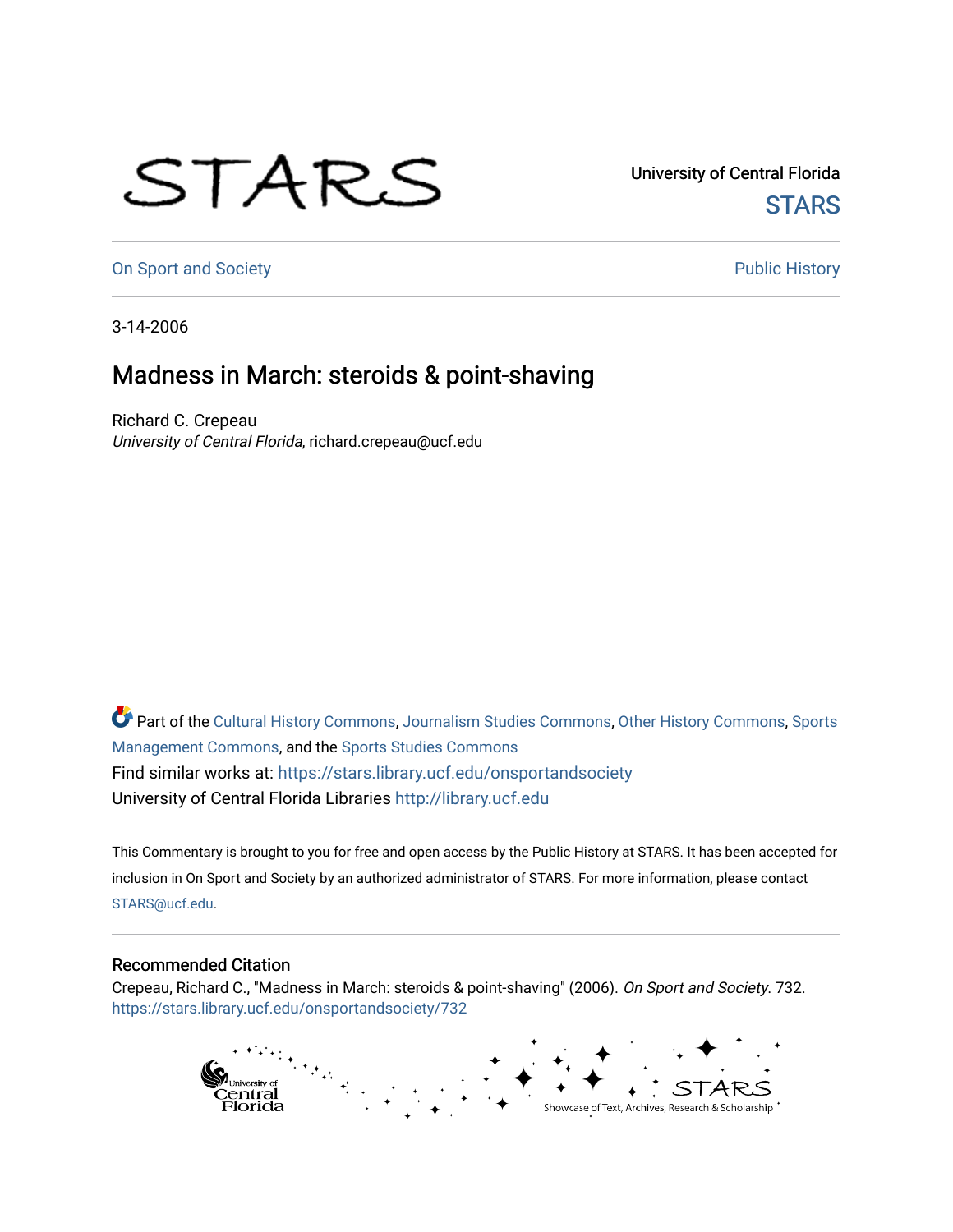## SPORT AND SOCIETY FOR H-ARETE Madness in March: steroids & point-shaving MARCH 14, 2006

Welcome to March Madness, or rather the Madness that is March. I will not use "March Madness" because CBS Inc. and the NCAA Inc. own the phrase "March Madness" and I wouldn't want to face a lawsuit for using this copyrighted phrase. So in deference to CBS, the NCAA, and their all-star team of corporate lawyers, I will not risk their wrath and will speak only of the "Madness that is March" rather than "March Madness."

As you head down the Road to the Final Four looking for Cinderella and an upset special to guide your exercise in bracketology, remember that all the "Madness that is March" will not be seen on CBS Sports, and that neither CBS nor the NCAA has a monopoly on madness in America in March or any other month.

The levels of madness unleashed in the Barry Bonds Saga reached "Red Alert" levels over the past few days. The latest round of Barry Bashing was triggered by the publication of an excerpt from Game of Shadows by Mark Fainaru-Wada (nice symbolism) and Lance Williams in the March 13 issue of Sports Illustrated.

With two hours of uninterrupted time on my hands flying from Dallas to Orlando, I read this scathing indictment of the most hated baseball player in America. What surprised me most about the SI piece was how little it revealed that was new. What it did do was sharpen the focus by providing considerable detail of Bonds' drug life. The shock and outrage over the SI publication seems ludicrous unless most media types have been in a cave over the past several years.

What is worth noting about the details in this book are the sources which were most heavily relied upon by the two San Francisco reporters. First, and foremost, is the information provided by Kimberly Bell, the jilted lover whom Bonds summarily dumped. Second, there is a raft of information from the BALCO investigation, some of it in code. This includes testimony from Victor Conte, owner of BALCO, and Bonds' trainer Greg Anderson, who was on the BALCO payroll. In addition there is considerable circumstantial evidence from Bonds' personal appearance and behavior. These materials are a combination of public information, evidence gathered by federal investigators and leaked to the media, and sealed grand jury testimony. Much of it was already in the public domain.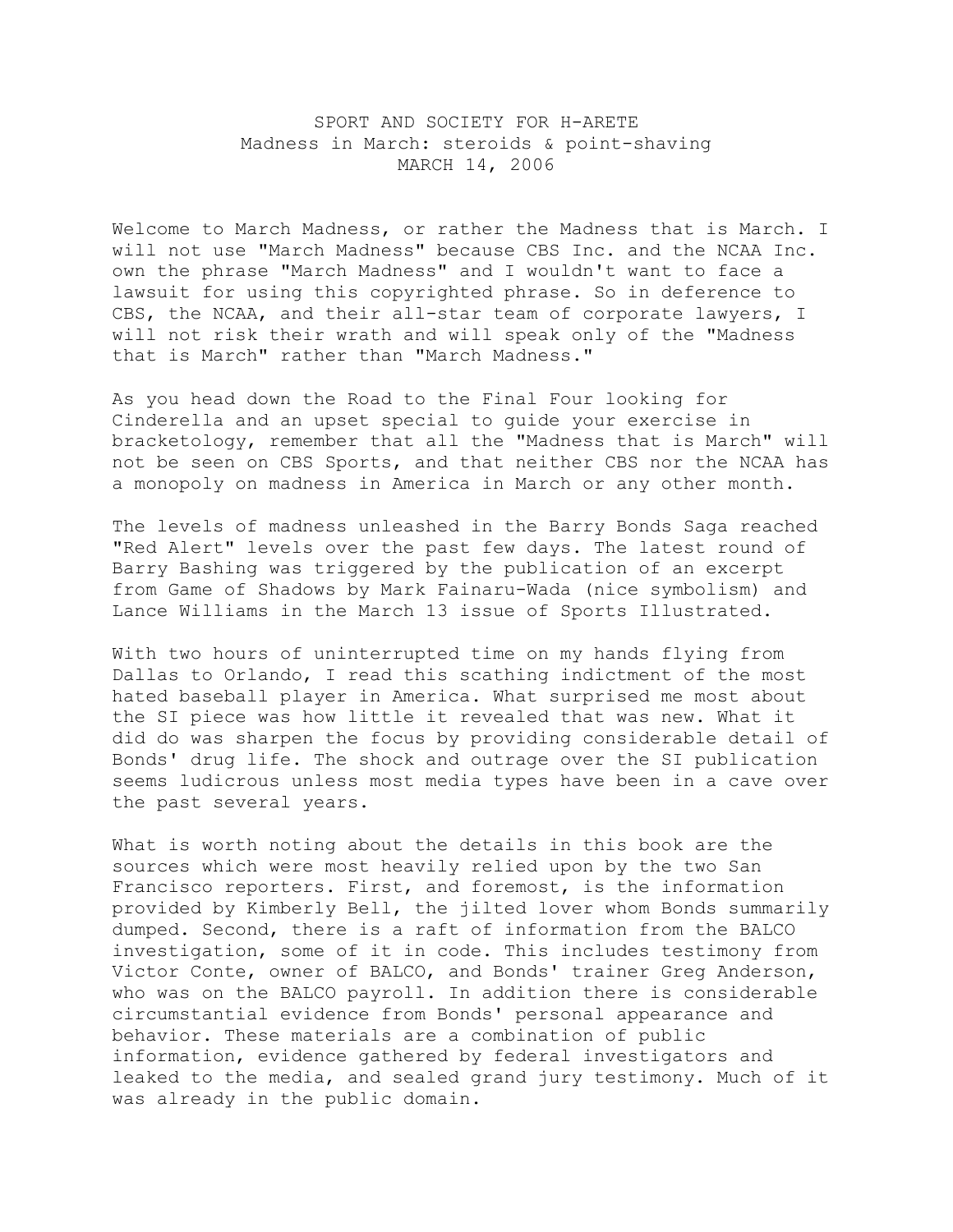Nearly everyone quoted and cited in the SI piece had a vested interest in laying blame somewhere other than on themselves, or in taking revenge on Bonds. It may be that the charges are accurate; it may be that they are fabricated; it may be that Barry Bonds violated the law, and it may be that Bonds is a despicable human being. What has not been demonstrated is that Barry Bonds violated the policies of major league baseball.

As a result, the calls for Commissioner Bud Selig to "do something" about Barry Bonds are misplaced. What the commissioner needs to do has been done. Baseball has strengthened its drug policies, testing procedures, and penalties. What the Commissioner must not do is jeopardize the legal proceedings in the BALCO investigation and all of its related matters. Barry Bonds may have violated the law regarding controlled substances and taxes, and he may have perjured himself before the grand jury. What Bud Selig must not do is short-circuit any of the legal proceedings that could be initiated against Bonds.

As to the concerns over baseball records and Bonds, these are beside the point. Let justice proceed to its conclusion, and if at some point Bonds is found guilty of something and is still in major league baseball, then, and only then, should the Commissioner take some action.

Another item in the Madness that is March is a study that has been done by Justin Wolfers, a forensic economist of the Wharton School at the University of Pennsylvania. By crunching vast amounts of data involving college basketball results and point spreads, Wolfers has found what he considers evidence that "point shaving" is alive and well. It is most likely to be found in games where the spreads are large, more than twelve points, and where it is easy "to shave" and still win the game. Wolfers has looked at some 40,000 college basketball games played over the past sixteen years and has found that five percent of the games with large point spreads were fixed.

For those who doubt the data, and I am very skeptical of this sort of data, there is enough corroborating evidence in player surveys and previous scandals to ease my skepticism. For those who doubt the methodology, I can only say that similar techniques were used to show that Wall Street traders were backdating their purchases of mutual funds, and this information was successfully used by Eliot Spitzer, New York's attorney general.